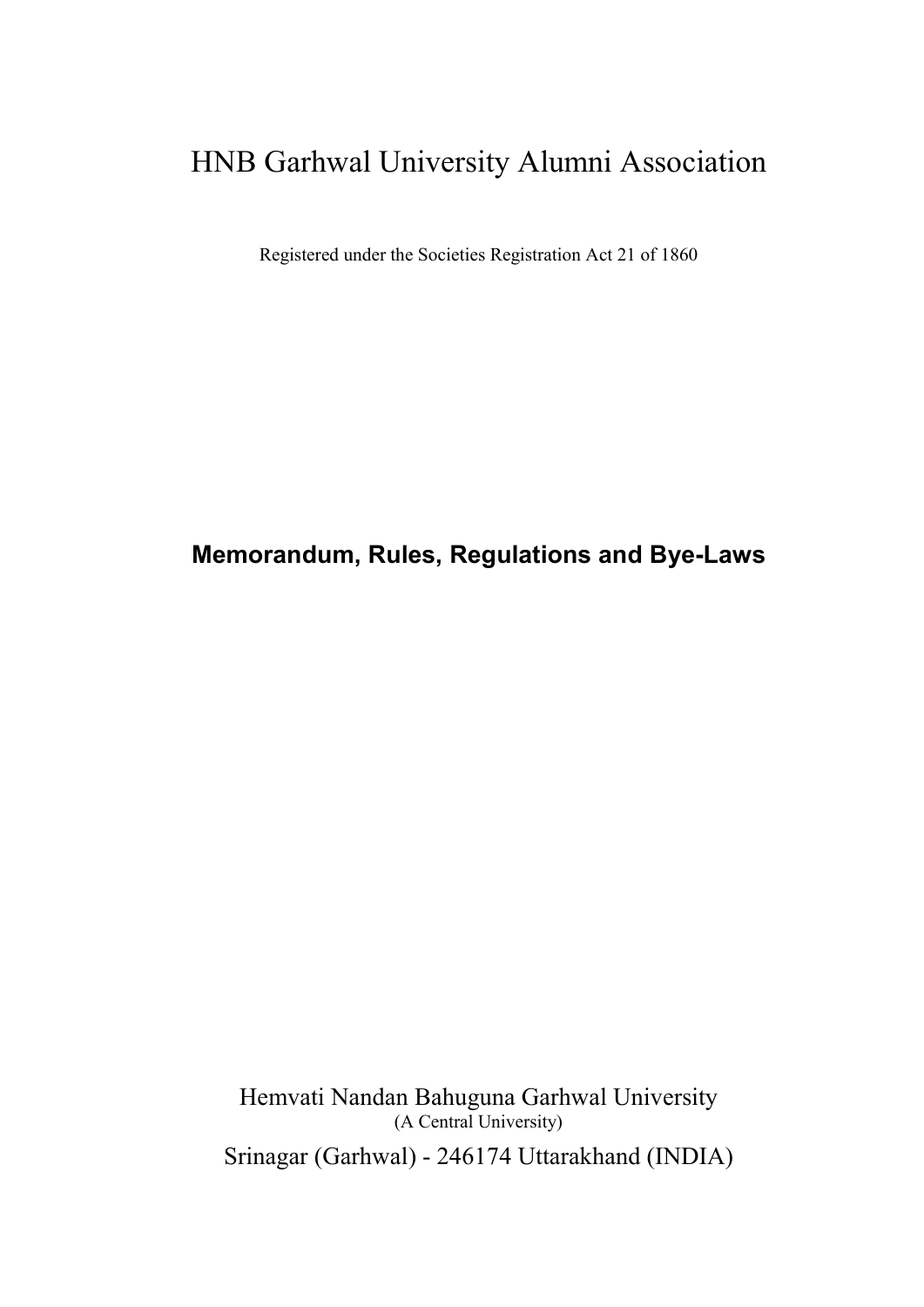## **Memorandum**

1. NAME OF THE SOCIETY: The name of the society shall be, "HNB Garhwal University Alumni Association" and shall be referred to as the Association subsequently in these articles.

- 2. ADDRESS: The registered office of the Association shall be located at the HNB Garhwal University, Srinagar Garhwal, 246174 (Uttarakhand) India
- 3. JURISDICTION: The Association shall have jurisdiction all over the world wherever HNB Garhwal University Alumni reside, but any dispute arises, shall be subject to the court in Pauri Garhwal (Uttarakhand).

### 4. OBJECTIVES:

The objectives of the Association are:

- i) To encourage the members to take active interest in the activities and progress of the alma-mater.
- ii) To provide assistance and facilities for developmental activities of the University.
- iii) To award Scholarship and Aid to the needy students of the University.
- iv) To promote and encourage friendly relations among all the members of the Association.
- v) To keep Alumni informed about the Alma Mater.
- vi) To promote and support technological planning, research and development.
- vii) To promote career guidance, interaction with industry and continuing education.
- viii) To serve the common cause of the member's interest in general.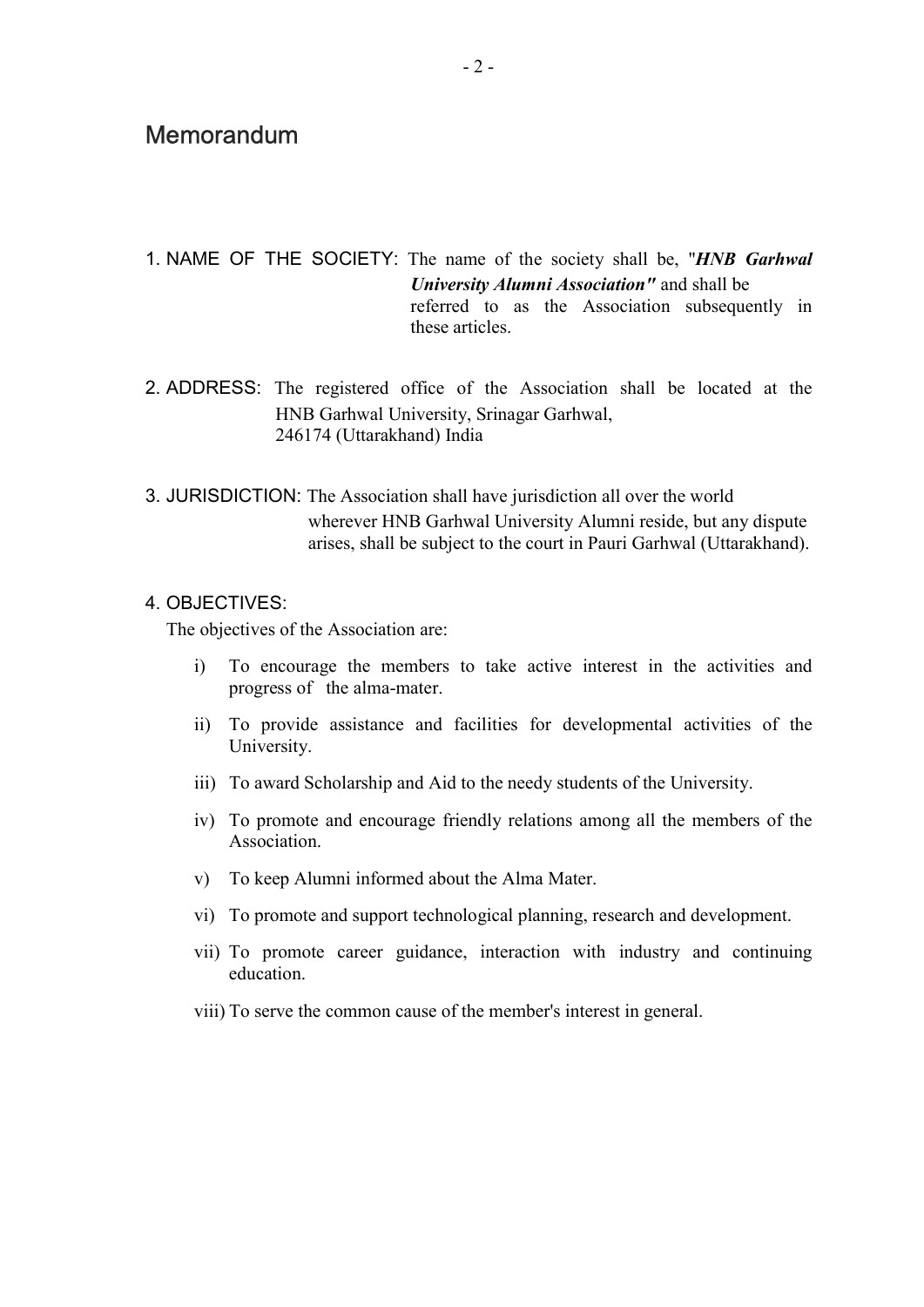# HNB Garhwal University Alumni Association, Srinagar (Garhwal) - 246174 (Uttarakhand), India

## Rules and Regulations

- 1. NAME OF THE SOCIETY: The name of the society shall be, "*HNB Garhwal*  University Alumni Association" and shall be referred to as the Association subsequently in these articles.
- 2. ADDRESS: The registered office of the Association shall be located at the HNB Garhwal University, Srinagar (Garhwal) - 246174 (Uttarakhand) India.
- 3. JURISDICTION: The Association shall have jurisdiction all over the world wherever HNB Garhwal University Alumni reside, but any dispute arises, shall be subject to the court in Pauri Garhwal.

## 4. LIFE MEMBERSHIP:

All Alumni of the HNB Garhwal University (Formerly Garhwal University) Campuses (henceforth abbreviated as HNBGU) shall be eligible for Life Membership of the Association.

They will have voting rights.

## 5. ASSOCIATE MEMBERSHIP:

The following shall be eligible for Associate Life Membership of the Association.

- i) All members of the teaching staff of HNBGU who are not Alumni of HNBGU, working in regular basis.
- ii) All ex-members of teaching staff of HNBGU who are not Alumni of HNBGU.
- iii) All associate members shall have participatory rights in discussion, be member of the sub-committees, can act as advisors and can be co-opted as members of various committees but shall have no voting rights.

## 6. CESSATION OF MEMBERSHIP:

A member of the Association shall cease to be such a member if he/she resigns from his/her membership or found to be of unsound mind or is convicted by a court for any offence on moral grounds or termination of the membership by the Executive committee for compelling reasons.

- 7. ORGANISATION OF THE ASSOCIATION:
	- 7.1 General Body

There shall be general body of the Association consisting of all members.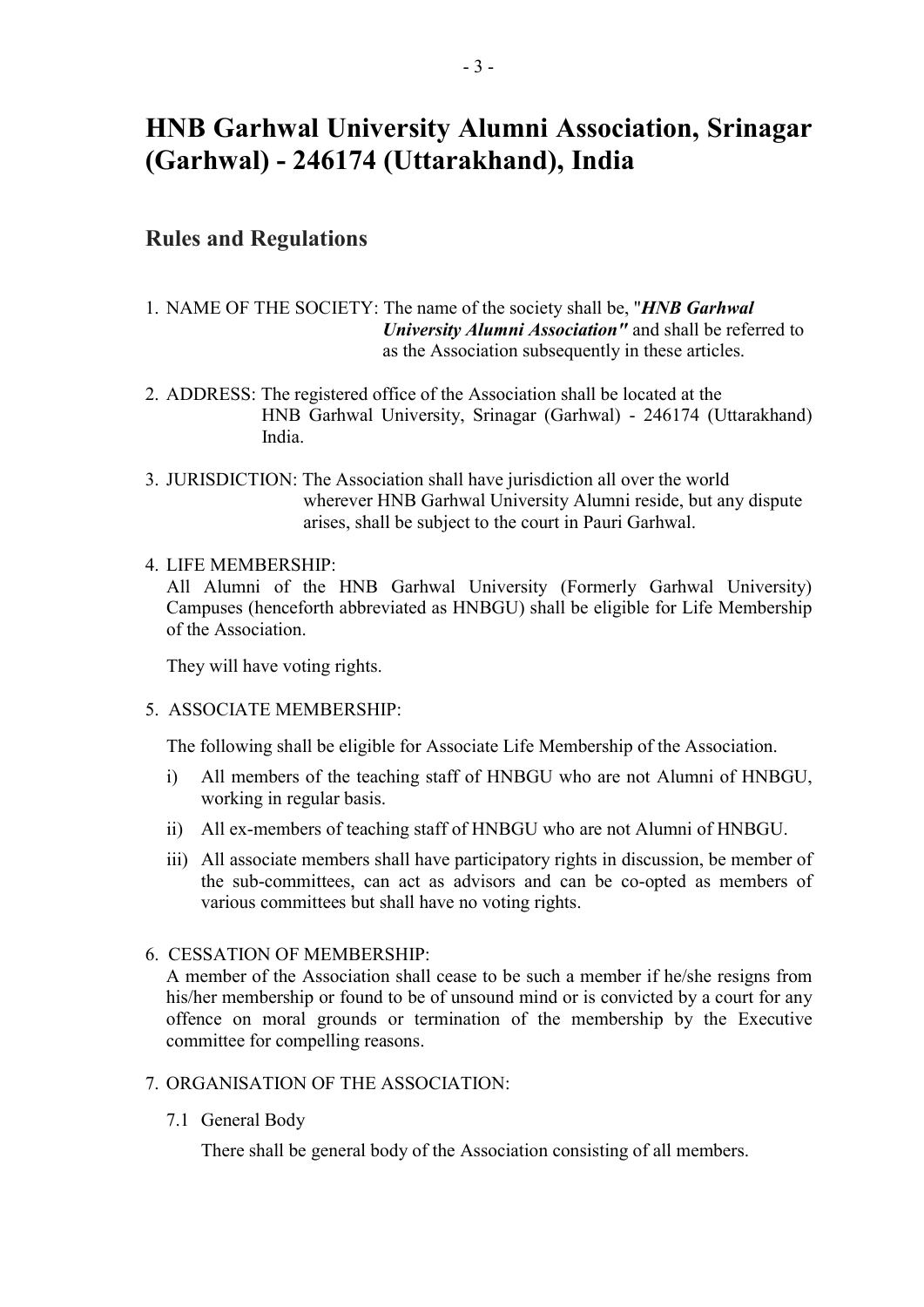7.2 Executive Body

There shall be an Executive Committee to manage affairs of the Association.

- 7.3 Local Chapters
	- i) There may be local chapters of the Association in India and abroad.
	- ii) The relationship with local chapter will be governed by the Bye-Laws of the Association.
	- iii) These local chapters shall not be under the financial control of the registered office of the Association.

#### 8. GENERAL BODY:

- 8.1 The General Body shall consist of all members of the Association.
- 8.2 The General Body of the Association shall be held the Annual General Meeting at least once in two year and not more than 30 months shall elapse between two successive Annual General Meetings.
- 8.3 A prior notice of clear 60 days for convening an Annual General Meeting shall ordinarily be given to the members by the Secretary in consultation with the President.
- 8.4 An emergent meeting of the General Body can only convened by the president for compelling reasons at a short notice.
- 8.5 Forty percent of total numbers of members present in person shall form quorum for any meeting of the General Body. If the meeting is adjourned for want of quorum, the adjourned meeting will be convened after two hours on the same day to transact the same business and members shall form the quorum.
- 8.6 The duties of the General Body shall be:
	- i) To set guidelines for the executive committee so as to achieve the objectives of the Association.
	- ii) To consider and adopt the Annual Report and Audited Accounts of the Association iii) To approve the budget for the following year.
	- iv) To honour the Jubilee Alumni and distinguished Alumni.
	- v) To elect office bearers and members of the Executive Committee.
	- vi) To transact any other business with the permission of the President.

## 9. EXECUTIVE COMMITTEE:

- 9.1 The Executive Committee shall consist of
	- i) President 1
	- ii) Vice-President (Resident) 1
	- iii) Vice President 1
	- iii) Secretary 1
	- iv) Treasurer 1
	- v) Joint Secretary (Resident) 1
	- vii) Joint Secretary 1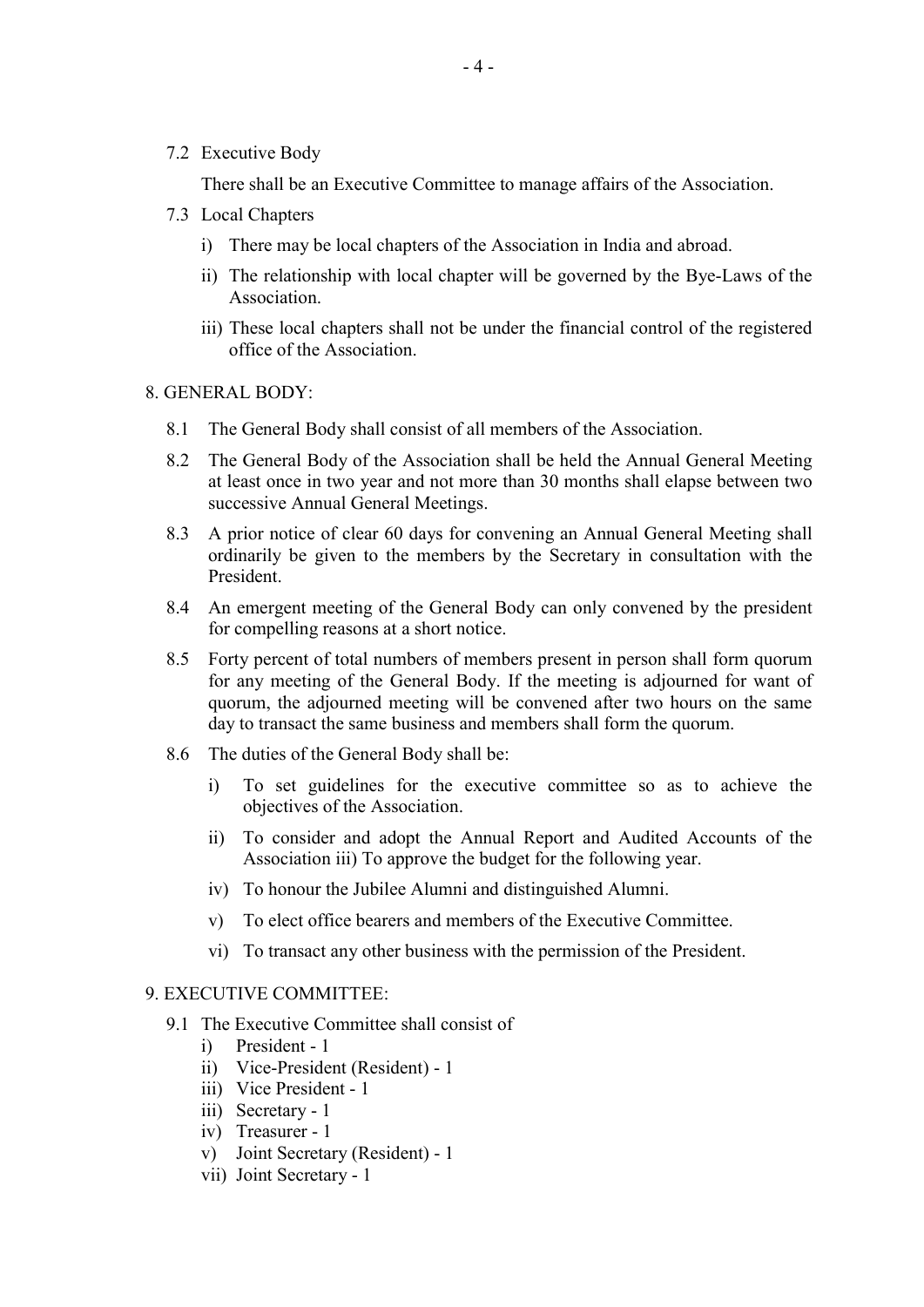- vi) Member 11
- 9.1.1 Election of the Executive Committee
	- i) All office bearers and 06 members of the Executive Committee shall be elected. President, Secretary, Treasurer, Vice President (Resident) and Joint Secretary (Resident) have to be stationed in the territory of the University.
	- iii) 05 members shall be nominated by the President.
	- iv) The immediate past secretary shall be an ex-officio member.
	- v) The procedure for the election of the office bearers of the Association shall be regulated according to the Bye-Law of the Association.
	- vi) No elected/nominated office bearer shall hold office for more than two consecutive terms.
	- vii) In case of any absence of candidature in election of the executive committee, the members present in the Annual General Body Meeting shall nominate person/persons to fill in vacancy/vacancies from the members present in the General Body Meeting.
- 9.2 The Executive Committee will ordinarily meet quarterly but the Secretary in consultation with the President may call an emergent meeting at any time.
- 9.3 A prior notice of 7 days shall ordinarily be given to members for convening a meeting.
- 9.4 The quorum for the Executive Committee Meeting shall be six. In case there is no quorum it shall be adjourned.
- 9.5 In case any vacancy arises in the Executive Committee, the Executive Committee shall fill this by nomination.

 A vacancy would be deemed to arise when an Executive Committee member expresses his/her inability to discharge responsibility or when a member remains

absent for three consecutive EC meetings without information.

9.6

- i) The Executive shall have all powers with regards to management and promotion of objectives of the Association according to the directives, if any of the General Body.
- ii) The Executive Committee shall frame Bye-Laws in accordance with the rules and regulations, and report to the General Body. Amendments will be done by simple majority.
- 9.7 The office bearer and members of the Executive Committee shall normally hold office for two year.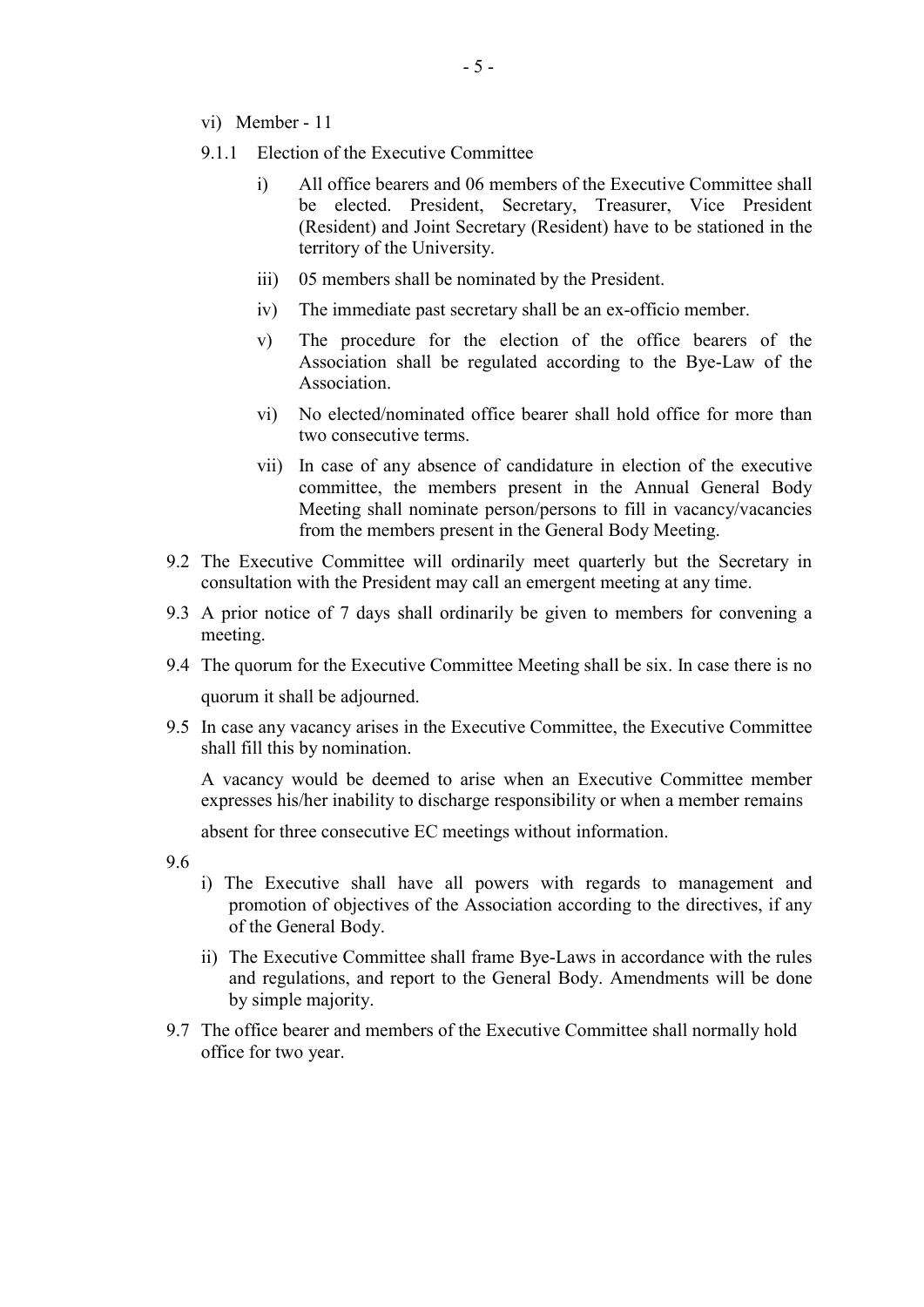#### 10. POWERS AND DUTIES OF THE OFFICE BEARERS:

- 10.1 President
	- i) The President shall preside over the Executive Committee Meetings and the General Body Meetings.
	- ii) The President shall have all the powers for the management and promotion of the objectives of the Association.
	- ii) The President shall have powers to convene Executive Committee meetings of the Association in the absence of the Secretary.
- 10.2 Vice President (Resident).

 The Vice President shall act for the President in absence of the both the President. He/She shall render advice to the Executive Committee with regard to promotion of the objectives of the Association.

- 10.3 Secretary
	- i) The Secretary should attend all the activities as approved by the Executive Committee.
	- ii) The Secretary should be responsible for carrying out all correspondence and preparation and distribution of all publications of the Association.
	- iii) Within fourteen days after holding the Annual General Meeting, the Secretary shall file the following information with the Registrar of Societies.
		- a) List of names, address & occupations of the members of the Executive Committee.
		- b) An Annual Report of the previous year.
		- c) A copy of the Balance Sheet & certificate of the auditors report.
- 10.4 Treasurer.
	- i) The Treasurer shall be responsible for the maintenance of the financial records & accounts of the Association.
	- ii) The Treasurer shall operate the funds of the Association jointly either with the President or the Secretary.
- 10.5. Joint Secretary
	- i) The Joint Secretary will assist the Secretary in the management of the activities of the Association.
	- ii) The Joint Secretary shall act for the Secretary in the absence of the secretary.

### 11. AMENDMENT OF RULES AND REGULATIONS:

- i) Amendment to the rules and regulations shall be carried out only by a General Body meeting when minimum of three fourth of the majority votes of the members present in the meeting.
- ii) The proposed amendment to the rules and regulations shall be circulated to all the members as an agenda item for the General Body Meeting.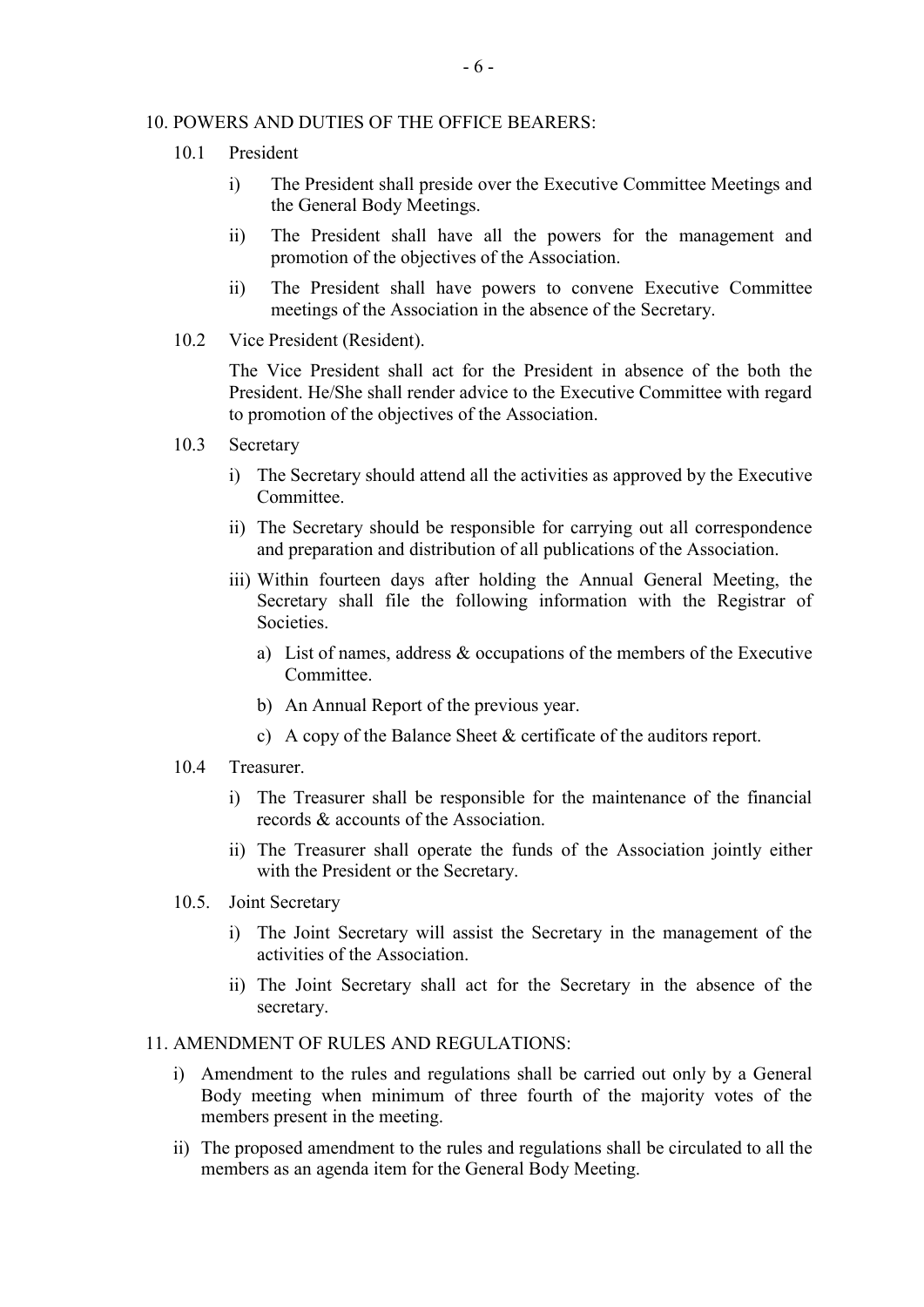#### 12. FINANCE AND ACCOUNTS

- 12.1 The Association shall raise funds for pursuing the objectives of the Association through;
	- i) Subscription from the members. The rates of subscription shall be governed by the Bye-Laws of the Association.
	- ii) Money donated by the members.
	- iii) Any other source approved by the Executive Committee.
- 12.2 The accounts of the Association shall be maintained in any scheduled bank in Srinagar (Garhwal) in to which all subscription, donations and other income shall be credited.
- 12.3 Financial year of the Association shall be from April 1 to March 31.
- 12.4 The funds of the Association may be invested in Government securities, Bonds and Debentures of the registered companies and financial institutions under Company's Act 2013 or fixed deposits in nationalized banks, subject to the approval of the Executive Committee.
- 12.5 Withdrawal from the invested funds shall be made by the Executive Committee.
- 12.6 Fifty percent money raised through membership shall not be spent for any purpose. However, interest accruing thereon can be utilized through approval of the Executive Committee.

### 13. AUDIT OF ACCOUNTS:

The accounts of the Association shall be audited once a year by a Chartered Accountant to be appointed by the Executive Committee, after these are duly audited by an Internal Auditor to be appointed by the Executive Committee.

#### 14. SUIT AND PROCEEDING BY AND AGAINST THE ASSOCIATION:

- 14.1 The Secretary or any other office bearer authorised by the Executive Committee may sue on behalf of the Association. When the Association is being sued, the Secretary will represent the Association.
- 14.2 No suit or proceeding shall frail by reason of any vacancy or change in the holder of the office of the Secretary or any office bearer authorised on its behalf.
- 14.3 Every decree or order against the Association in any suit or proceeding shall be executable against the property of the Association and not against the property of the Secretary.
- 14.4 Nothing herein shall exempt the Secretary or an office bearer of the Association from any criminal liability, entitle him/her to claim any contribution from the property of the Association in respect of any claim paid by him on conviction by a criminal court unless it is attributed to Association matters.
- 14.5 No member of the Association may be sued or prosecuted by the Association except for any injury or loss, damage, detention or destruction of any property of the Association.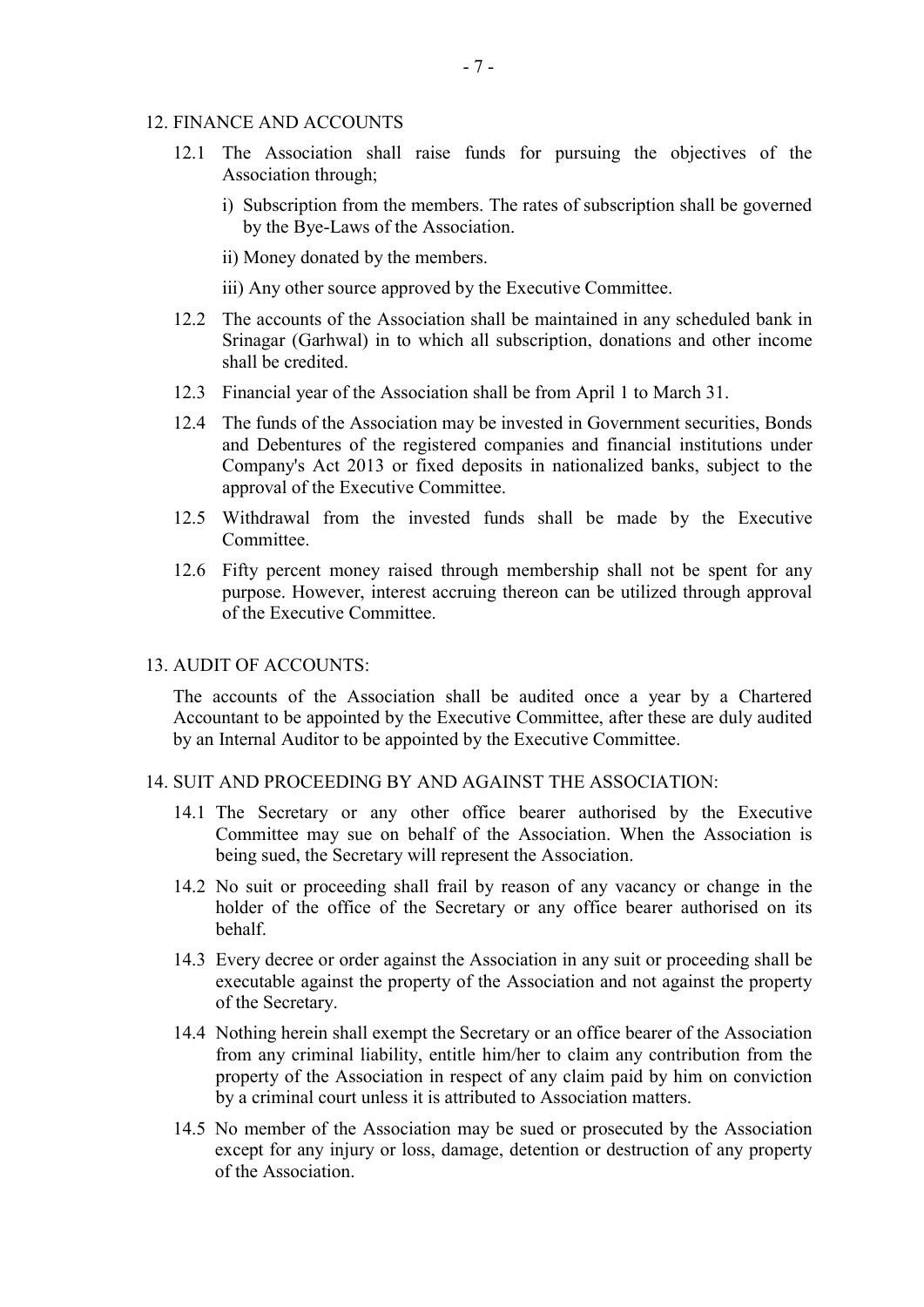#### 15. RECORDS OF THE ASSOCIATION:

- 15.1 The following records shall be maintained in the office of the Association.
	- i) Roll of Membership.
	- ii) Minutes of the Executive Committee meetings.
	- iii) Minutes of the General Body Meetings.
	- iv) Stock Register of Non-consumable and Consumable items.
	- v) Cash Book and Ledger
	- vi) Copies of all publications and reports of the Association.
- 15.2 The records shall include details of all sums of money received and sources thereof, and all the sums of money spent.
- 15.3 Every member of the General Body shall have the rights of inspection of records of the Association during the office hours with the permission of President/Secretary.
- 15.4 Some of the disposable records as decided by the Executive Committee may be disposed off/ destroyed.

### 16. WINDING UP OF THE SOCIETY:

 The winding up of the Association shall be carried out as per relevant clauses of Societies Registration Act, as amended time to time.

## HNB Garhwal University Alumni Association, Srinagar (Garhwal) - 246174 (Uttarakhand), India.

## By-Laws

- 1. NAME OF THE SOCIETY: The name of the society shall be, "HNB Garhwal University Alumni Association (HNBGUAA)" and shall be referred to as the Association subsequently in these articles.
- 2. BY-LAWS:

These Bye-Laws shall be read along with the Memorandum and Rules and Regulations of the Association.

### 3. PROCEDURE OF ELECTION:

- 3.1 The Executive Committee as specified in section 9.1.1 shall be elected in the Annual General Body Meeting of the Association through simple majority of votes.
- 3.2 A notice of the General Body Meeting may be served of any member either personally or by sending it through ordinary post at the address available in the records of the Association or through newspaper advertisement or by e-mail.
- 3.3 It shall be the duty of a member to keep informing the Association about his/her